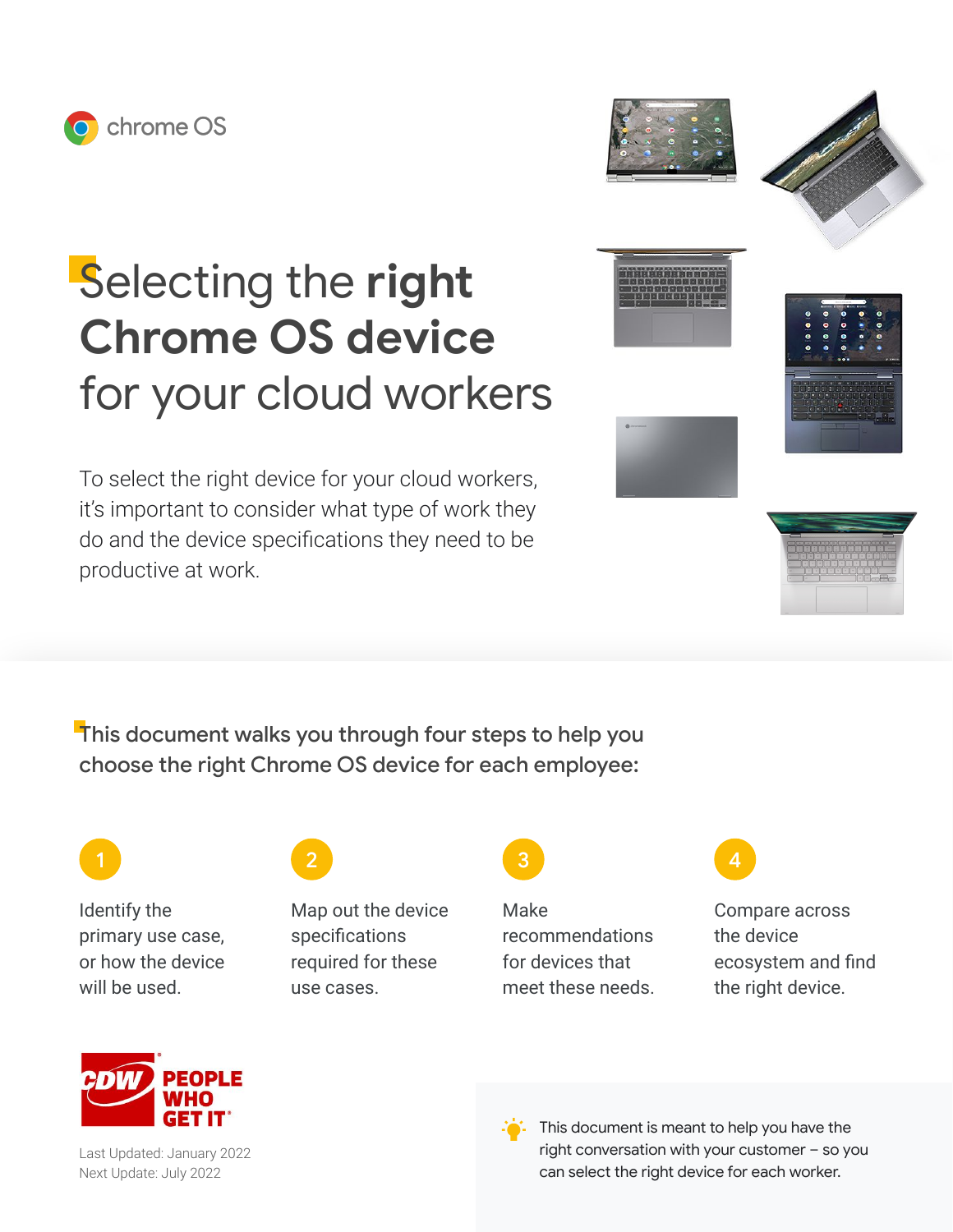## Primary use cases for the device

To select the right Chrome OS device for an employee – and meet the needs of your business – it's important to understand what the employee needs to do on their device. Generally, there are four primary use cases:

- 目 For browsing & single tasks
- $\mathbf{L}$ For collaborating
- W. For apps & virtualization
- G For power usage

For example, frontline workers may find that a simple device that supports web browsing is all they need. Information workers and executives may need collaboration tools, as well as more apps and virtualization. Analysts and designers may need devices built for power usage.

The chart below lists the key functionality typically required to support each use case.

|                                                 | <b>Increasing workload intensity</b> |                      |                                                 |                    |  |
|-------------------------------------------------|--------------------------------------|----------------------|-------------------------------------------------|--------------------|--|
|                                                 |                                      | $\ddot{\phantom{a}}$ | 靈                                               | $\epsilon$         |  |
| Primary use case                                | For browsing<br>& single tasks       | For<br>collaborating | For apps &<br>virtualization                    | For power<br>usage |  |
| Web browser tab load $^{(1)}$                   | Medium                               | High                 | High                                            | High               |  |
| Email                                           |                                      |                      |                                                 |                    |  |
| Google Workspace / Web<br>productivity apps     | Note <sup>(2)</sup>                  |                      |                                                 |                    |  |
| Video conferencing                              | Note <sup>(2)</sup>                  | $\checkmark$         |                                                 |                    |  |
| Android productivity apps<br>(eg Microsoft 365) | Note <sup>(2)</sup>                  | Note <sup>(2)</sup>  |                                                 |                    |  |
| Always-on VDI/Persistent<br>streaming           | Note <sup>(2)</sup>                  | Note <sup>(2)</sup>  |                                                 |                    |  |
| Run Linux beta                                  |                                      |                      |                                                 |                    |  |
| Display support                                 | Notebook<br>screen                   | External monitor     | Dual external<br>monitor via docking<br>station | 4K monitor         |  |

1. Web browser tab load is the number of concurrent web browser tabs open. Medium refers to 14-25 and High is 26+.

2. May be able to handle single tasks e.g., Google Workspace, Video Conferencing, VDI (e.g. Citrix), Android Apps each in isolation and provided that there are no other concurrent system intensive applications. However, if the user needs video conferencing and/or VDI and/or productivity apps concurrently then the "For apps & virtualization" configuration is recommended.